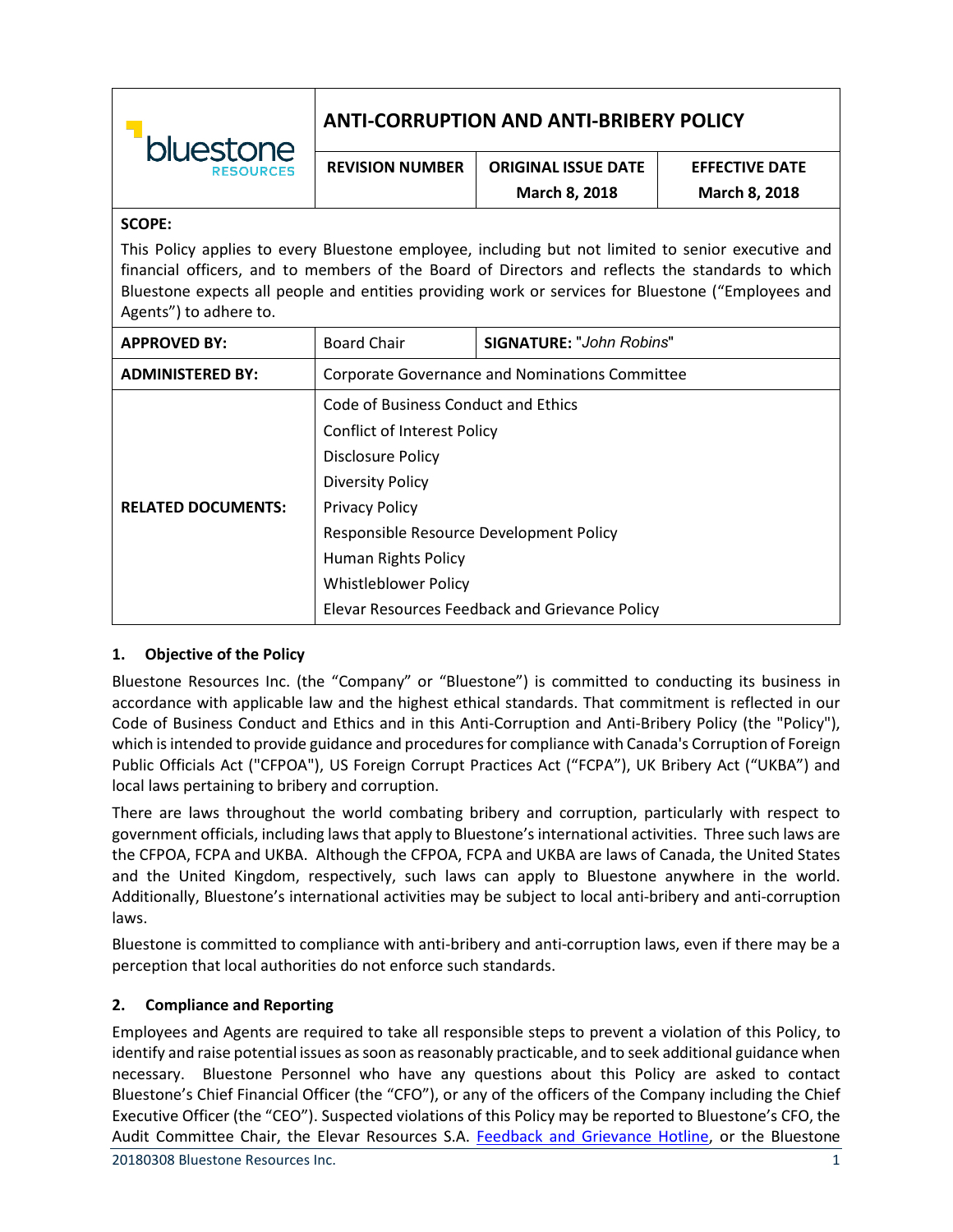Resources Inc. [Whistleblower Hotline.](http://www.integritycounts.ca/org/bluestone) Information on how to reach Bluestone's CFO, Audit Committee Chair, and the Whistleblower Hotline is posted on Bluestone's website at [www.bluestoneresources.ca.](http://www.bluestoneresources.ca/)

### **3. Bribery and Corruption**

### *What is bribery and corruption?*

Corruption is the misuse of power by government officials or other parties for illegitimate private gain. Bribery is the offer, promise or provision, directly or indirectly, of a loan, reward, advantage or benefit of any kind to a person in a position of power to influence that person's conduct to obtain or retain an improper advantage.

Offers or agreements to pay a bribe are sufficient to constitute a violation of the CFPOA, even if the bribe is not accepted, it is never actually received, or the objective of the bribe is not achieved.

Bribery and corruption can take many forms, including the provision or acceptance of:

- cash payments;
- jobs or "consulting" relationships for the official or his or her family or friends;
- stock options;
- commissions or kickbacks;
- investment opportunities;
- excessive gifts, entertainment or hospitality;
- payment of non-business-related or lavish travel expenses; or
- personal favours to the official or his or her family or friends.

There is no minimum value under the CFPOA, and even things of modest value can trigger a violation.

Corruption and bribery are never acceptable business practices. Employees and Agents are prohibited from offering, paying, promising or authorizing any bribe to any government official, either directly or indirectly.

### *Who are Government Officials?*

The CFPOA defines government officials ("foreign public officials" in the statute) broadly to include any appointed, elected, or honorary official or any employee of a government, of a government-owned or controlled company, or of a public international organization. The definition encompasses officials in all branches and at all levels of government: federal, state or local. A person does not cease to be a government official by purporting to act in a private capacity, or because he or she serves without compensation.

Government officials relevant to Bluestone's business include the following:

- government ministers and their staff members;
- judges;
- ambassadors;
- officials or employees of government departments and agencies including customs, immigration, environment, mines and other regulatory agencies;
- military and police personnel; and
- mayors, councilors or other members of local government.

If you are not sure whether a person is a government official, please contact the CFO or CEO for further guidance.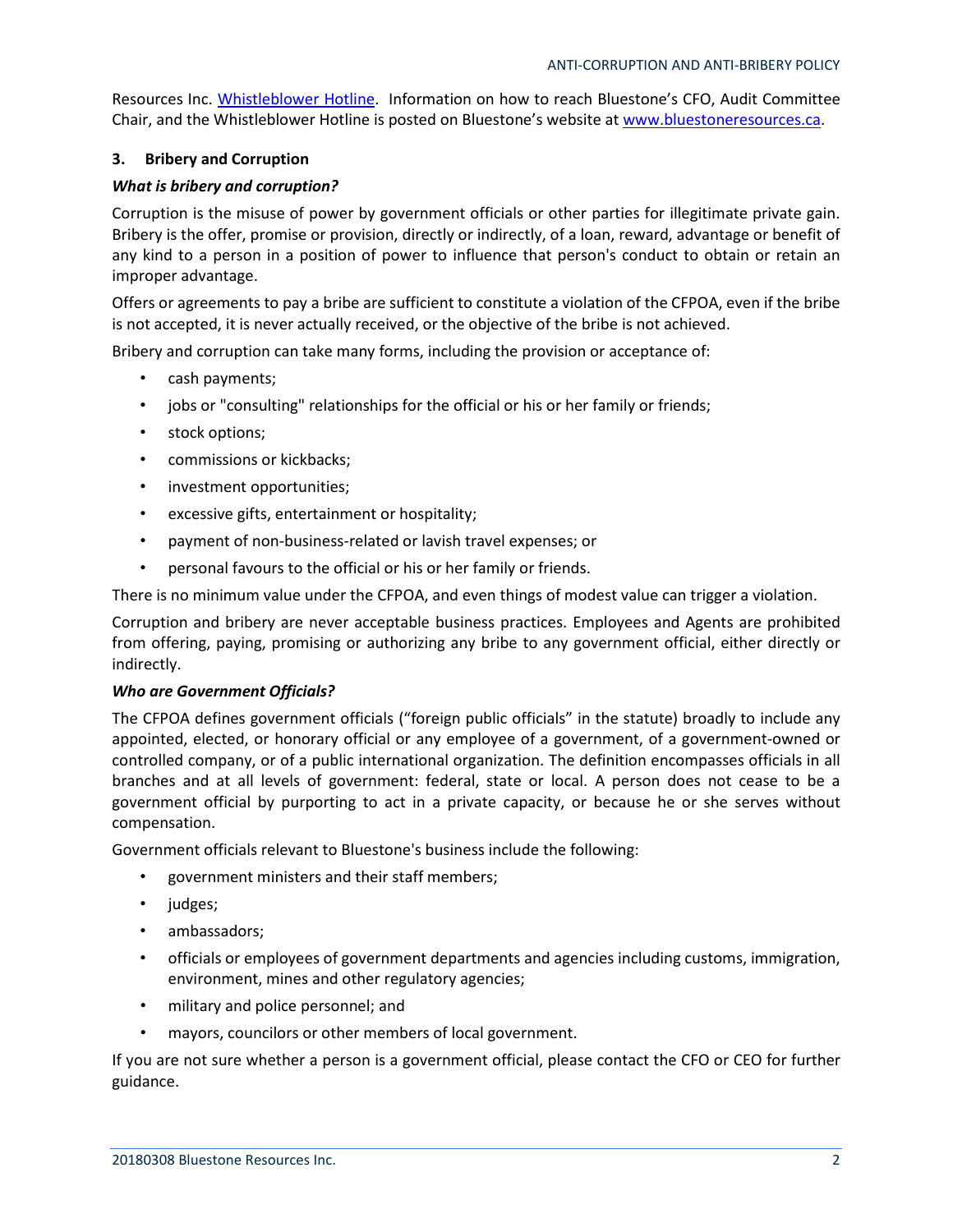Because benefits to close relatives, including spouses, children, parents or siblings, of a government official may be deemed by enforcement authorities as indirect benefits to a government official, any gift or entertainment provided to a close relative of a government official must comply with Sections 5 and 6 of this Policy. You must also consult with the CFO or CEO before entering into any contract or transaction with a close relative of a government official or a company owned or controlled by a close relative of a government official.

## **4. Facilitation Payments**

A "Facilitation Payment" is a payment of minimal value made solely to expedite or secure the performance of a routine government action such as the issuance of a permit, license or other document to qualify a person to do business or the processing of official documents, such as visas and work permits. Under this Policy, even Facilitation Payments are prohibited.

## **5. Gifts to Government Officials**

A reasonable gift may be provided to a government official in appropriate circumstances, but only if:

- there is a direct connection to a legitimate business or promotional activity or the performance of an existing contract;
- it is consistent with normal social or business customs in the official's country and with Bluestone's own business practices;
- it is provided in a transparent and open manner;
- the cost is reasonable; and
- it does not create a sense of obligation on the part of the recipient.

The provision to a government official of gifts or other benefits that do not meet those tests is prohibited, as are all gifts in the form of cash, stock or other negotiable instruments.

Any gift to a government official must be accurately accounted for and described in Bluestone records. The description should identify the nature of the gift, its value, the date it was given, and the identity of the recipient.

### **6. Entertainment of Government Officials**

The provision, directly or indirectly, of meals, entertainment, hospitality or any other benefit of any kind to a government official on a scale that might be perceived as creating an obligation on that official is prohibited.

In appropriate circumstances, reasonable meals, entertainment or other normal business hospitality may be provided to a government official, but only if:

- there is a direct connection to a legitimate business or promotional activity or the performance of an existing contract;
- it is consistent with normal social or business customs in the official's country and with Bluestone's own business practices;
- it is provided in a transparent and open manner;
- the cost is reasonable; and
- it does not create a sense of obligation on the part of the recipient.

When considering the reasonableness of the expense, consider the frequency with which such expenses are incurred for an official. Modest costs frequently incurred can, when aggregated, amount to lavish and potentially improper payments.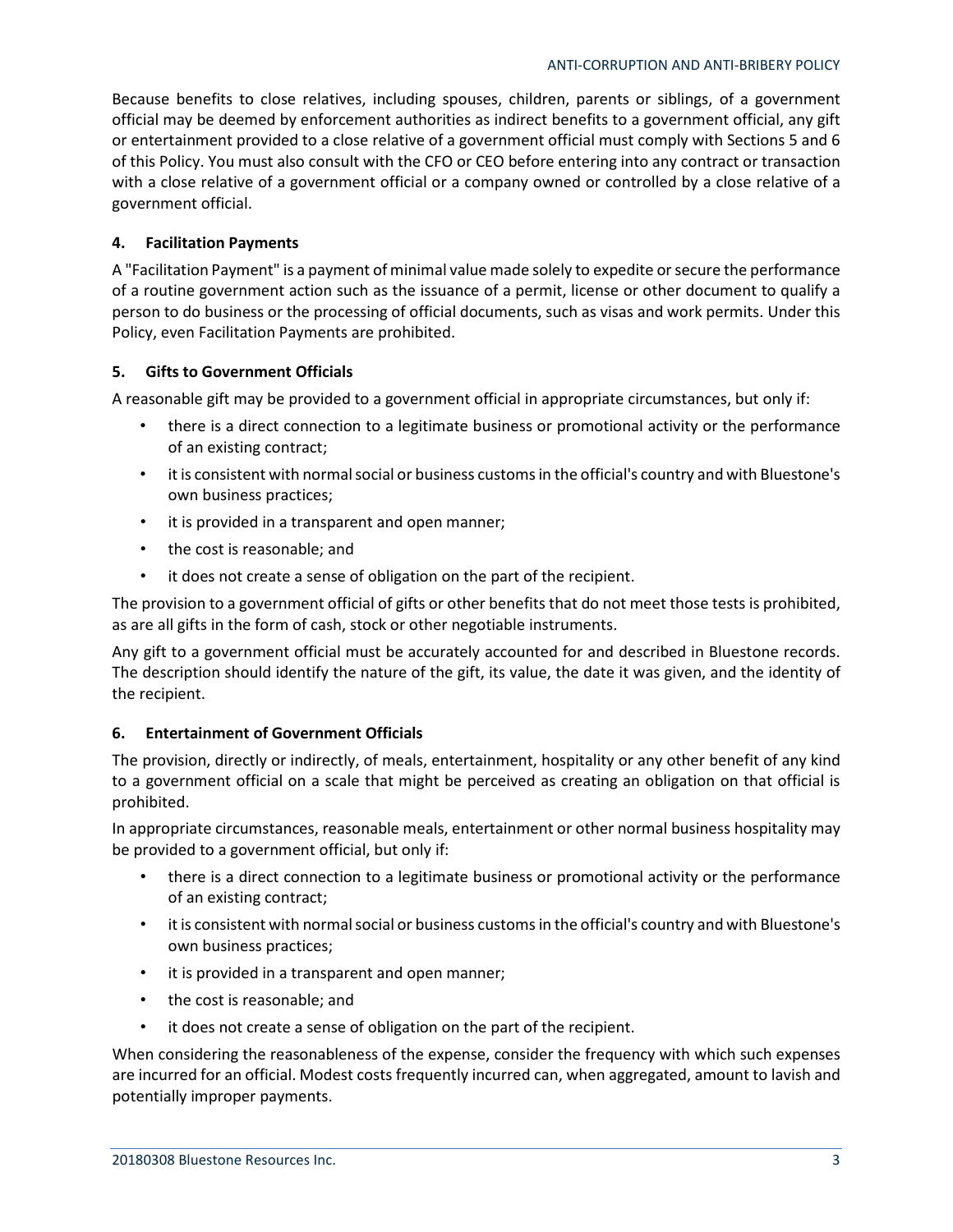The provision of any meal, entertainment or other hospitality for a government official must be accurately accounted for and described in Bluestone's records. It must be accounted for in a separate expense report which identifies the type of benefit provided, its value, the date it was provided, and the identity of the recipient.

## **7. Payment of Travel, Expenses and Per Diems for Government Officials**

If a government department does not have adequate resources to undertake required tasks in connection with the regulation or approval of specific activities, Bluestone could be asked to provide financial or other support for such activities.

In appropriate circumstances, and when required by the government to do so, Bluestone may pay reasonable expenses for government officials. Such expenses may be approved when there is a legitimate business need for Bluestone to pay them, for example:

- in connection with contract negotiation or contract execution; or
- in connection with the promotion, demonstration, explanation or inspection of Bluestone's operations.

Such expenses may only be paid where permitted under local law and approved in advance by the CFO or CEO in writing. The expenses must be reasonable in amount and directly related to the business purpose. Bluestone will not pay or reimburse travel or other expenses which are primarily for recreation or entertainment, or for an official's spouse or other family members.

Per diems or cash allowances must not be paid to government officials, except with the prior written authorization of the CFO or CEO.

Where at all possible, all expenses paid for government officials should be paid directly by Bluestone.

The payment of any expense for a government official must be accurately accounted for and described in Bluestone records. It must be accounted for in a separate expense report, accompanied by supporting documentation that identifies the type of expense incurred, the amount, the date provided, and the identity of the recipient.

### **8. Political Contributions or Charitable Contributions**

Bluestone assets (including money, property or other things of value) may not be contributed or otherwise made available to any political candidate, party or committee.

Bluestone may, from time to time, make charitable contributions with the prior approval of the CFO or CEO. All charitable contributions by or on behalf of Bluestone must be accounted for with supporting documentation, including a receipt or written acknowledgment of the donation from the recipient.

Bluestone, its Employees and Agents are prohibited from making contributions to any charity owned or controlled by a government official.

Employees and Agents may otherwise make contributions to charity with their own funds, but no such contributions will be reimbursed by Bluestone.

### **9. Avoiding Bribery of Non-Government Personnel**

While the focus of this Policy is on avoiding bribery and corruption relating to government officials, bribery of non-government personnel is also illegal. Employees and Agents are prohibited from offering, paying, promising or authorizing any bribe to anyone else, including but not limited to non-government organizations, union officials, indigenous peoples, suppliers, off-takers or community leaders, whether directly or indirectly.

This Policy is not intended to discourage a reasonable expense incurred for building a relationship with non-government personnel, so long as: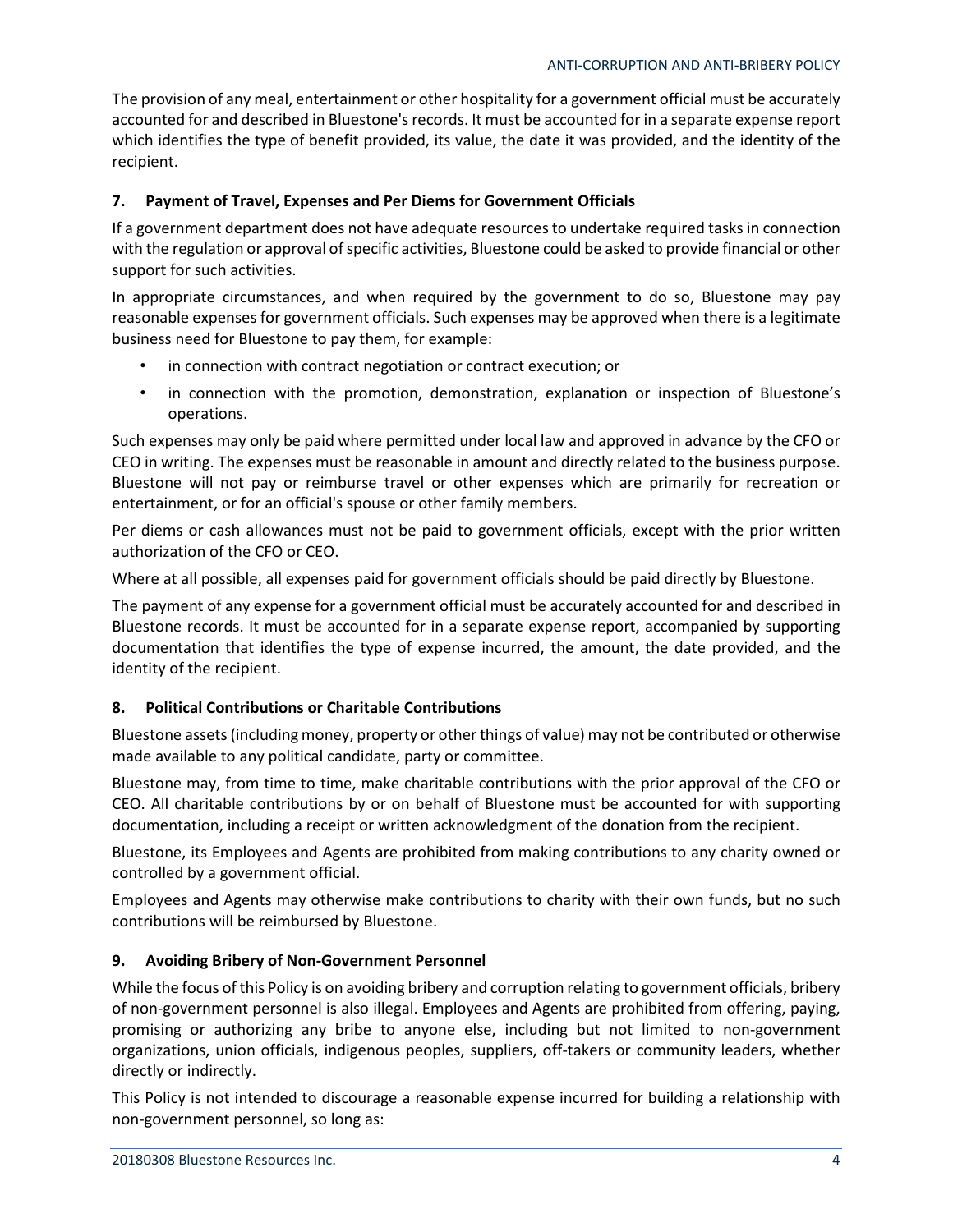- it is consistent with normal business customs in the host and recipient's country;
- it is provided in a transparent and open manner;
- the cost is reasonable;
- it is for a legitimate Bluestone business reason; and
- it does not create a sense of obligation on the part of the recipient.

All gifts in the form of cash, stock or other negotiable instruments are prohibited.

### **10. What to Do in the Event of a Request or Demand for, or Offer of, a Bribe**

If anyone requests, demands or offers a bribe, you must decline, noting that Bluestone does not engage in bribery, and make a record of the request, demand or offer as soon as possible. The record should be marked "confidential" and promptly provided to the CFO or CEO so that the CFO or CEO can advise regarding the appropriate next steps.

## **11. Agents**

Association with an Agent who acts disreputably or illegally may cause Bluestone significant harm.

#### Due Diligence on Agents

Prior to entering into a business relationship with an Agent, a Bluestone employee (the "Employee") must report the potential engagement in writing to the CFO or CEO. No Agent may be engaged without the preapproval of the CFO or CEO.

The CFO or CEO will direct due diligence on the Agent that addresses:

- the qualifications of the Agent;
- the services the Agent will provide;
- the compensation Bluestone will provide and the basis for believing that compensation is reasonable, given the Agent's experience, the country where the services are to be performed, the expected results and the amount and difficulty of the work to be performed;
- information regarding the Agent's character, reputation and history of conducting business in an ethical and legal manner;
- the business and government affiliations of the Agent and his or her family and close associates;
- if the Agent is not an individual, its directors, officers and shareholders; and
- the propriety of the potential engagement under local law.

The process and extent of due diligence to be performed depends on the circumstances and will be determined by the CFO or CEO. After completing due diligence as appropriate, a written summary of the due diligence findings should be recorded. At a minimum, documentation obtained through due diligence should be preserved.

### *Contracts with Agents*

Bluestone will only retain an Agent using a written agreement that defines the scope of the relationship and the compensation terms. All agreements with Agents will provide, among other things, that:

- the Agent represents that neither he, she or it, nor any of his, her or its owners, directors, principals or close relatives is a government official, and that he, she or it will promptly advise Bluestone of any change in that regard;
- the Agent commits to abide by this Policy and all applicable anti-corruption and anti-bribery laws as if he, she, or it were an Employee;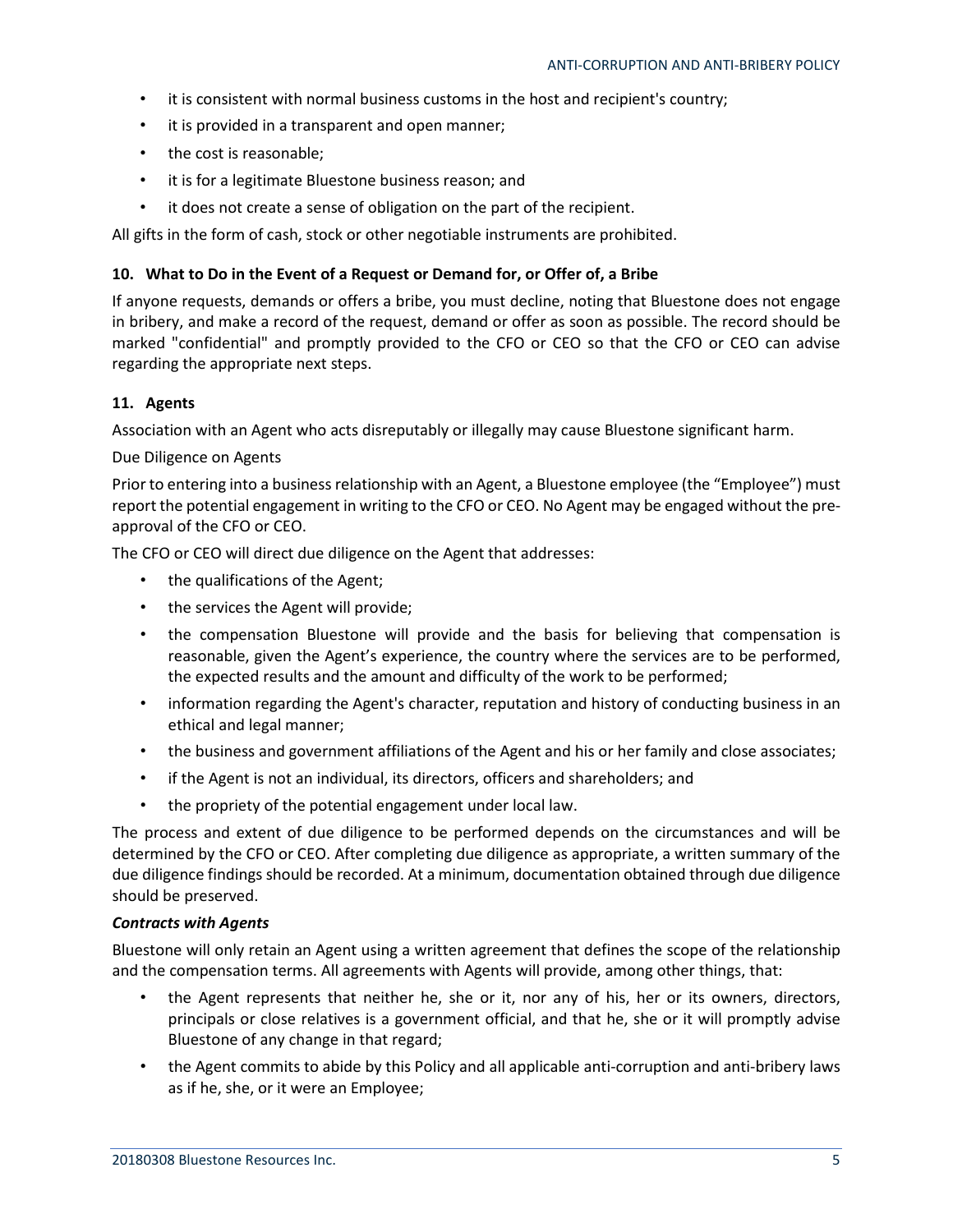- Bluestone has grounds to terminate the agreement if it has reasonable cause to believe that the Agent is violating or has violated any applicable anti-corruption or anti-bribery law; and
- Bluestone has the right to audit the Agent's compliance with the agreement.

## *Managing Agents*

Bluestone will maintain a record of the names and contract terms for all Agents.

Payments made to any Agent must be appropriate remuneration for the legitimate services rendered, and must not:

- exceed the amount specified in the written agreement with the Agent;
- be paid in cash;
- be payable to any party other than the Agent at its normal place of business;
- be paid to a bank account different from the one specified in contractual documents; or
- reimburse the Agent for inappropriate or inappropriately documented expenses.

Employees responsible for engaging or working with Agents must regularly monitor the Agents' performance and conduct.

Contracts with Agents must not be extended or renewed without the approval of the CFO or CEO.

## **12. Internal Controls**

Management of Bluestone and each subsidiary will maintain a system of internal controls to facilitate compliance with this Policy, foster a culture of integrity and maintain high ethical standards throughout Bluestone.

### **13. Books and Records**

Bluestone will maintain books and records that accurately reflect all transactions, use and disposition of assets, and other similar information. All Employees and Agents must ensure that:

- all gifts, hospitality, and other expenses are properly reported and recorded;
- any payment made on behalf of Bluestone is supported by appropriate documentation; and
- no Employees and Agents will create or help create any documents for concealing any improper activity.

In reviewing and approving expenses, or in the review of any books and records, any question which may arise in connection with this Policy is to be brought to the attention of the CFO or CEO.

### **14. Communication of this Policy**

All Employees and Agents will be informed of this Policy. Copies of this Policy will be provided to Employees and Agents directly and will also be posted, in English and Spanish, on Bluestone's website at [www.bluestoneresources.ca.](http://www.bluestoneresources.ca/) All Employees and Agents will be advised whenever significant changes are made to this Policy.

To ensure that Employees and Agents are aware of this Policy, a copy of this Policy will be distributed to all Employees and Agents who will be required to annually sign an acknowledgement that they have received, read, and will abide by the Policy. All Employees and Agents will be informed whenever significant changes have been made to this Policy. All new Employees and Agents will be provided with a copy of this Policy together with the Code of Ethics and advised of its importance. Any other stakeholders can refer to the Company website page for updated information on this Policy.